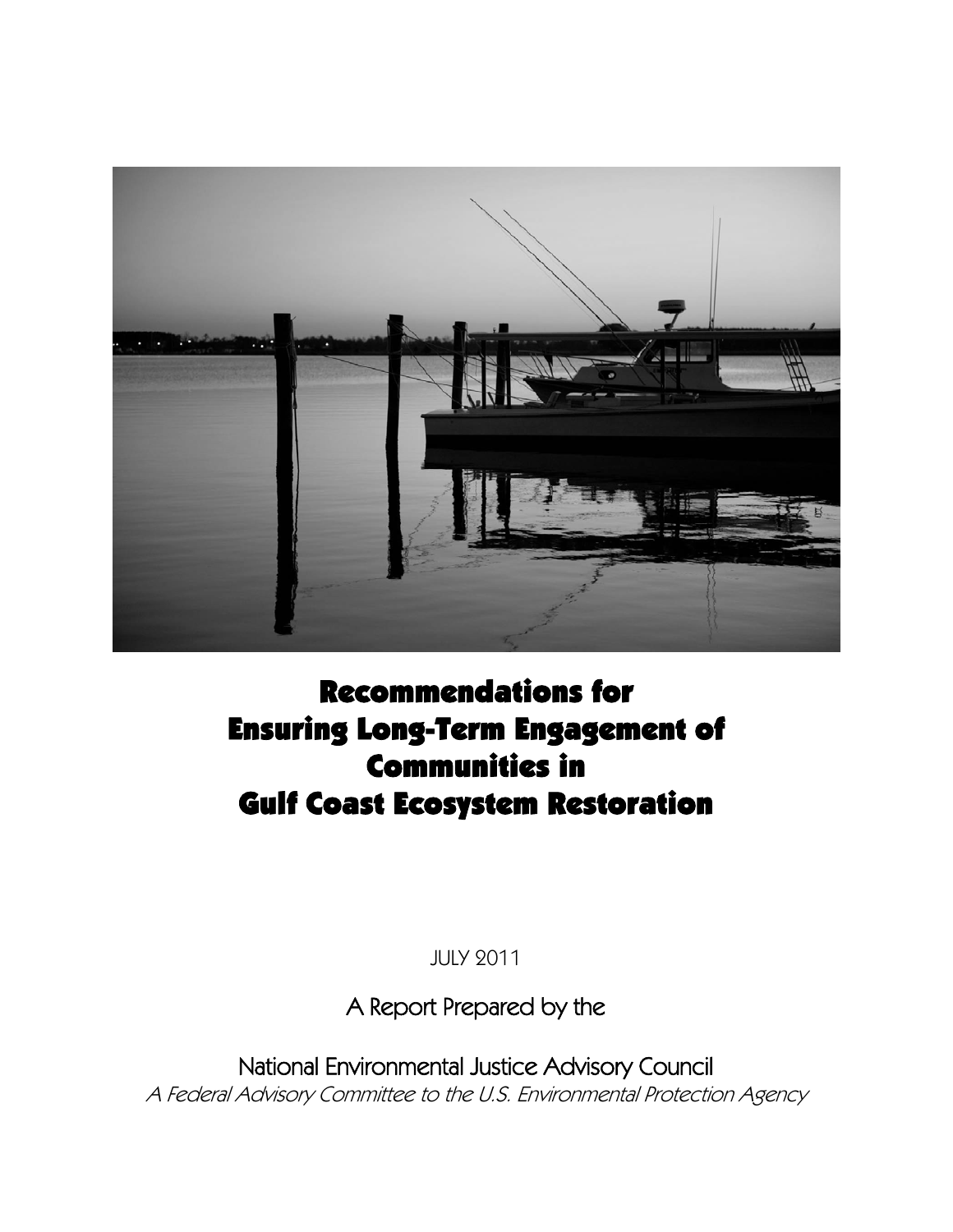#### **ACKNOWLEDGEMENTS**

The National Environmental Justice Advisory Council (NEJAC) acknowledges the efforts of the NEJAC Gulf Coast Ecosystem Restoration Work Group (Work Group) in preparing the initial draft of this report. The NEJAC also acknowledges the stakeholders and community members who participated in the Work Group's deliberation by providing public comments. In addition, the Work Group's efforts were supported by U.S. Environmental Protection Agency (EPA) staff, notably Ms. Kedesch Altidor, Designated Federal Officer (DFO) of the Work Group, and Ms. Victoria Robinson, NEJAC DFO; and APEX Direct, Inc., which provided contractor support.

#### **DISCLAIMER**

This report of recommendations has been written as part of the activities of the NEJAC, a public advisory committee providing independent advice and recommendations on the issue of environmental justice to the Administrator and other officials of the EPA. In addition, the materials, opinions, findings, recommendations, and conclusions expressed herein, and in any study or other source referenced herein, should not be construed as adopted or endorsed by any organization with which any Work Group member is affiliated.

This report has not been reviewed for approval by EPA, and hence, its contents and recommendations do not necessarily represent the views and the policies of the Agency, nor of other agencies in the Executive Branch of the Federal government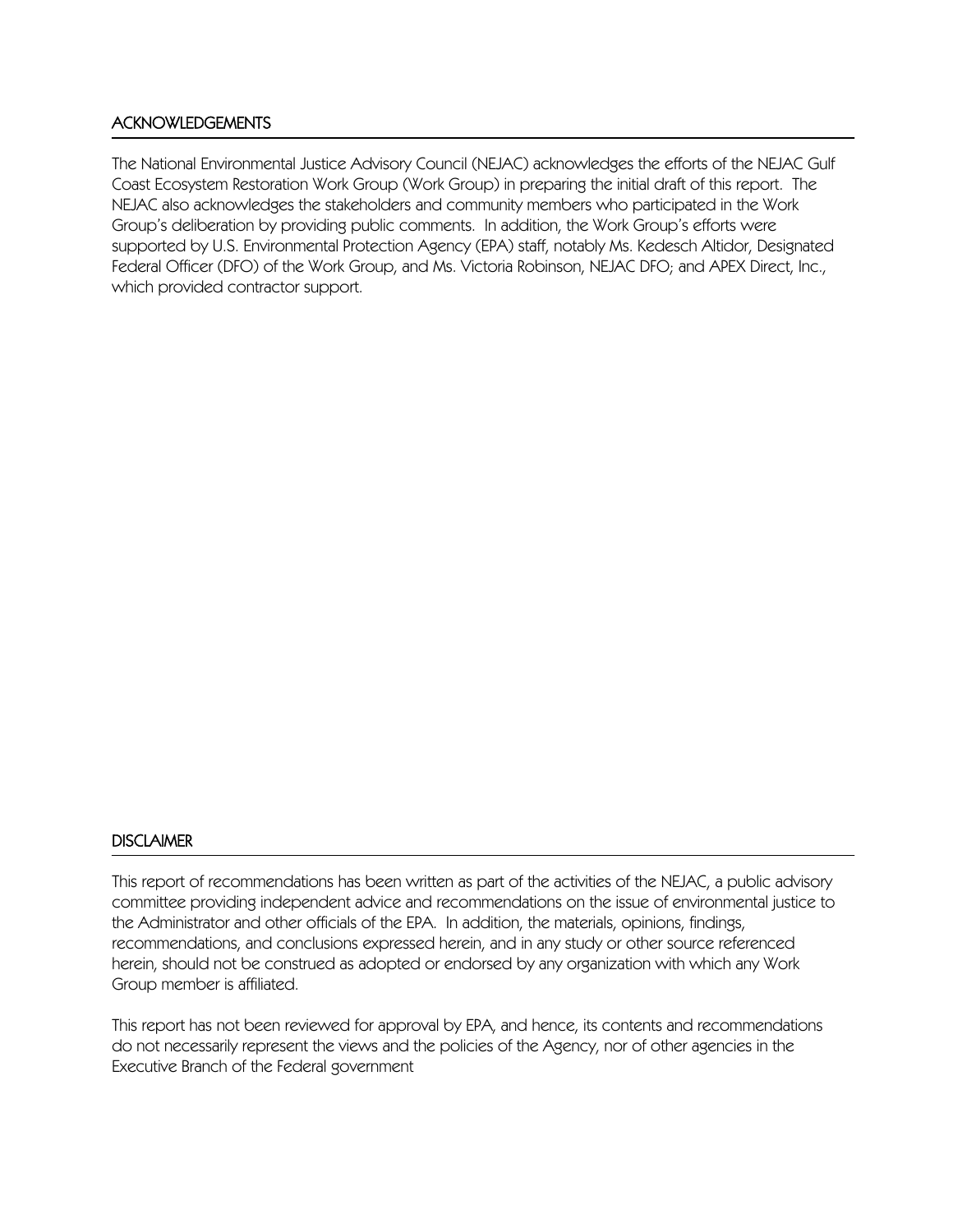# Recommendations for Ensuring Long-Term Engagement of Communities in Gulf Coast Ecosystem Restoration

JULY 2011

# A Report Prepared by the

National Environmental Justice Advisory Council A Federal Advisory Committee to the U.S. Environmental Protection Agency .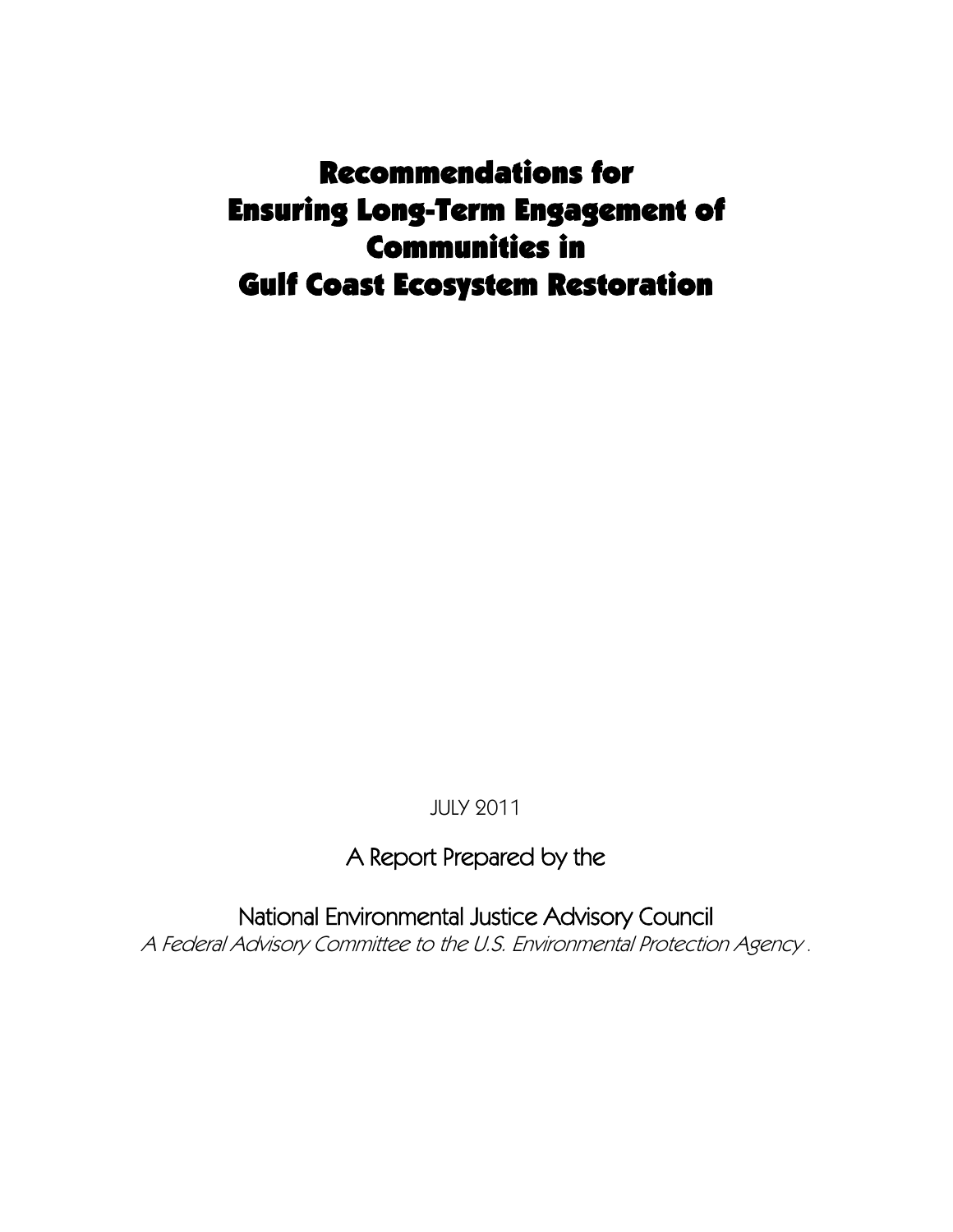# LIST of MEMBERS

#### NATIONAL ENVIRONMENTAL JUSTICE ADVISORY COUNCIL

#### Executive Council

- Elizabeth Yeampierre, UPROSE, Inc. (NEJAC Chair)
- John Ridgway, Washington State Department of Ecology (NEJAC Vice-Chair)
- Teri E. Blanton, Kentuckians for the Commonwealth
- Sue Briggum, Waste Management, Inc.
- Peter Captain, Sr., Yukon River Intertribal Watershed Council
- Jolene Catron, Wind River Alliance
- Wynecta Fisher, formerly  $E^2$  Inc.
- Stephanie Hall, Valero Energy Corporation
- Jodena "Jody" Henneke, The Shaw Environmental & Infrastructure Group
- Savonala Horne, Land Loss Prevention Project
- J. Langdon Marsh, National Policy Consensus Center, Portland State University
- Margaret May, Ivanhoe Neighborhood Council
- Vernice Miller-Travis, Maryland State Commission on Environmental Justice and Sustainable **Communities**
- Paul Mohai, University of Michigan
- Fr. Vien T. Nguyen, Mary Queen of Viet Nam Community Development Corporation
- Edith Pestana, Connecticut Department of Environmental Protection
- Nia Robinson, SisterSong
- Patricia Salkin, Albany Law School
- Nicholas Targ, American Bar Association
- Kimberly Wasserman, Little Village Environmental Justice Organization
- Victoria Robinson, U.S. Environmental Protection Agency (EPA) Office of Environmental Justice (NEJAC Designated Federal Officer [DFO])

# NEJAC Gulf Coast Ecosystem Restoration Work Group

- LaTosha Brown, Gulf Coast Fund for Community Renewal and Ecological Health (Work Group Co-chair)
- Jodena "Jody" Henneke, The Shaw Environmental & Infrastructure Group (Work Group Co-chair)
- Brenda Dardar Robichaux, United Houma Nation
- Derrick Evans, Turkey Creek Community Initiative
- Wynecta Fisher, formerly  $E^2$  Inc.
- **•** Stephanie Hall, Valero Energy Corporation
- Cynthia Marie Harris, PhD., Florida A&M University
- Fr. Vien T. Nguyen, Mary Queen of Viet Nam Community Development Corporation
- Kedesch Altidor. EPA Region 4 (Work Group DFO)
- Victoria Robinson, EPA Office of Environmental Justice (NEJAC DFO)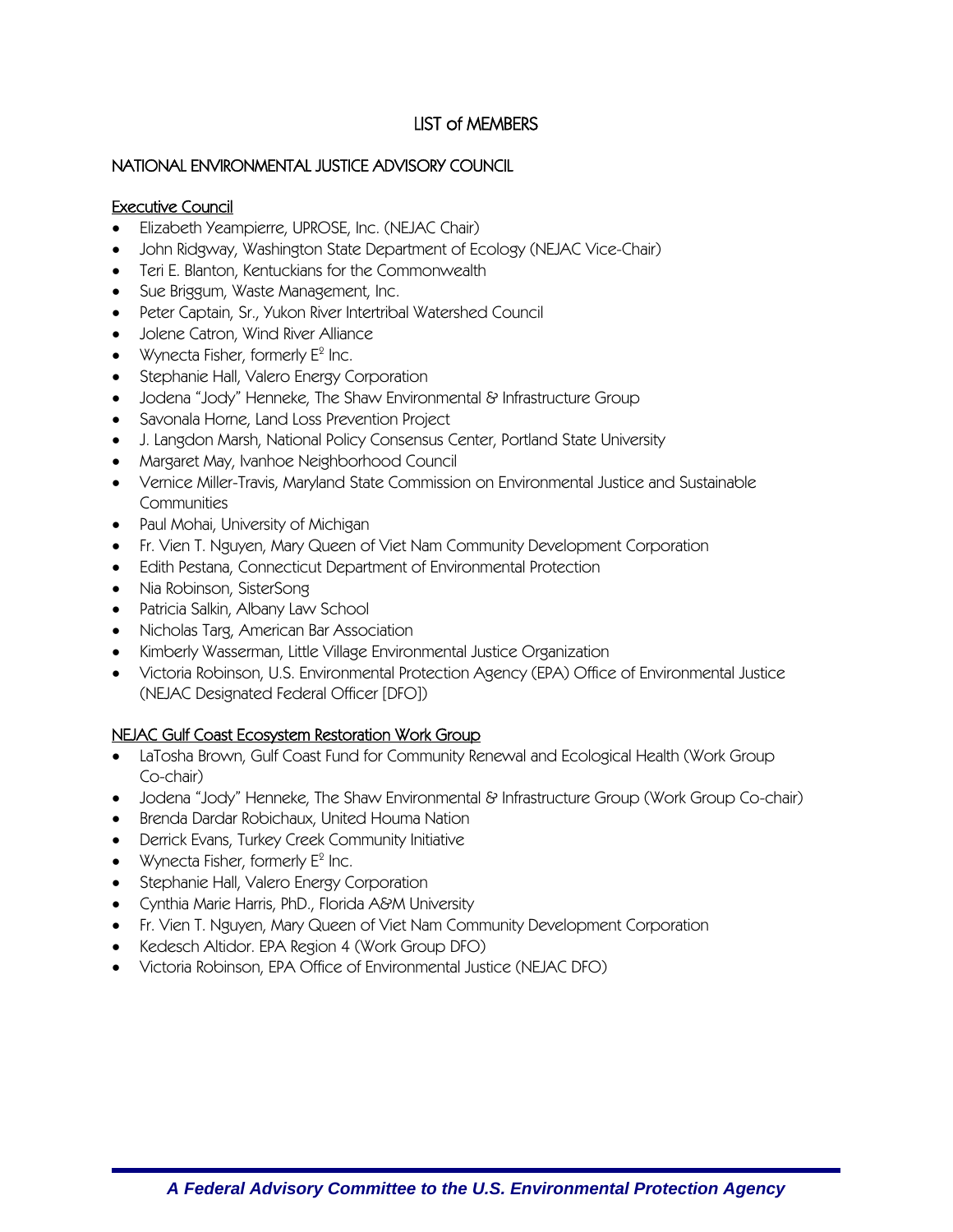

# **NATIONAL ENVIRONMENTAL JUSTICE ADVISORY COUNCIL**

*Members:*  ElizabethYeampierre, *Chair*  John Ridgway, *Vice Chair*  Teri Blanton Sue Briggum Peter Captain, Sr. Jolene Catron Wynecta Fisher Stephanie Hall Jodena Henneke Savanala 'Savi' Horne Langdon Marsh Margaret May Vernice Miller-Travis Paul Mohai Vien T. Nguyen Edith Pestana Nia Robinson Patricia Salkin Nicholas Targ Kimberly Wasserman

July 23, 2011

Lisa P. Jackson Administrator U.S. Environmental Protection Agency 1200 Pennsylvania Avenue, NW Washington, D.C. 20460

Dear Administrator Jackson:

The National Environmental Justice Advisory Council (NEJAC) is pleased to submit the report, *Recommendations for Ensuring Long-Term Community Engagement in Gulf Coast Ecosystem Restoration*, for the Agency's review. This report contains advice and recommendations about how the Agency can best engage minority, lowincome, and tribal/indigenous communities for input on decisions about Gulf Coast restoration plans, particularly with respect to the impacts of such plans on permitting (such as wetlands restoration, equitable development, revitalization, cleanups, and sustainable energy).

As noted by President Obama, the plan for ecosystem restoration had to come from the people of the Gulf Coast. Specifically, input from communities affected by the disaster and ensuing restoration requires consultation with community-based organizations and community members. Given EPA's lead role on the Gulf Coast Ecosystem Restoration Task Force, the Council was instructed to "take a broad view, and not to limit its recommendations to areas only under EPA's statutory authority, but rather, to explore community engagement at multiple levels (federal, state, tribal, and local) relevant to the restoration of the Gulf Coast ecosystem. The Council's charge is appended to the end of this report as Appendix A.

The following is a list of key recommendations proposed by the NEJAC:

- Coordinate multi-stakeholder efforts to avoid confusion and make it easier for people to participate. Specifically, designate an entity to be responsible for overseeing and coordinating centralized, interagency community engagement efforts within federal initiatives.
- Create a broad based citizen advisory group to advise governments, including any new Council or regional bodies, about policies, funding allocations, megaprojects, and other broad decisions.
- Work with both Federally Recognized and Non-Recognized Tribes
- Define the scope and focus of ecosystem restoration efforts, recognizing that people and communities are part of the ecosystem, and ensuring the diversity of input and opinions.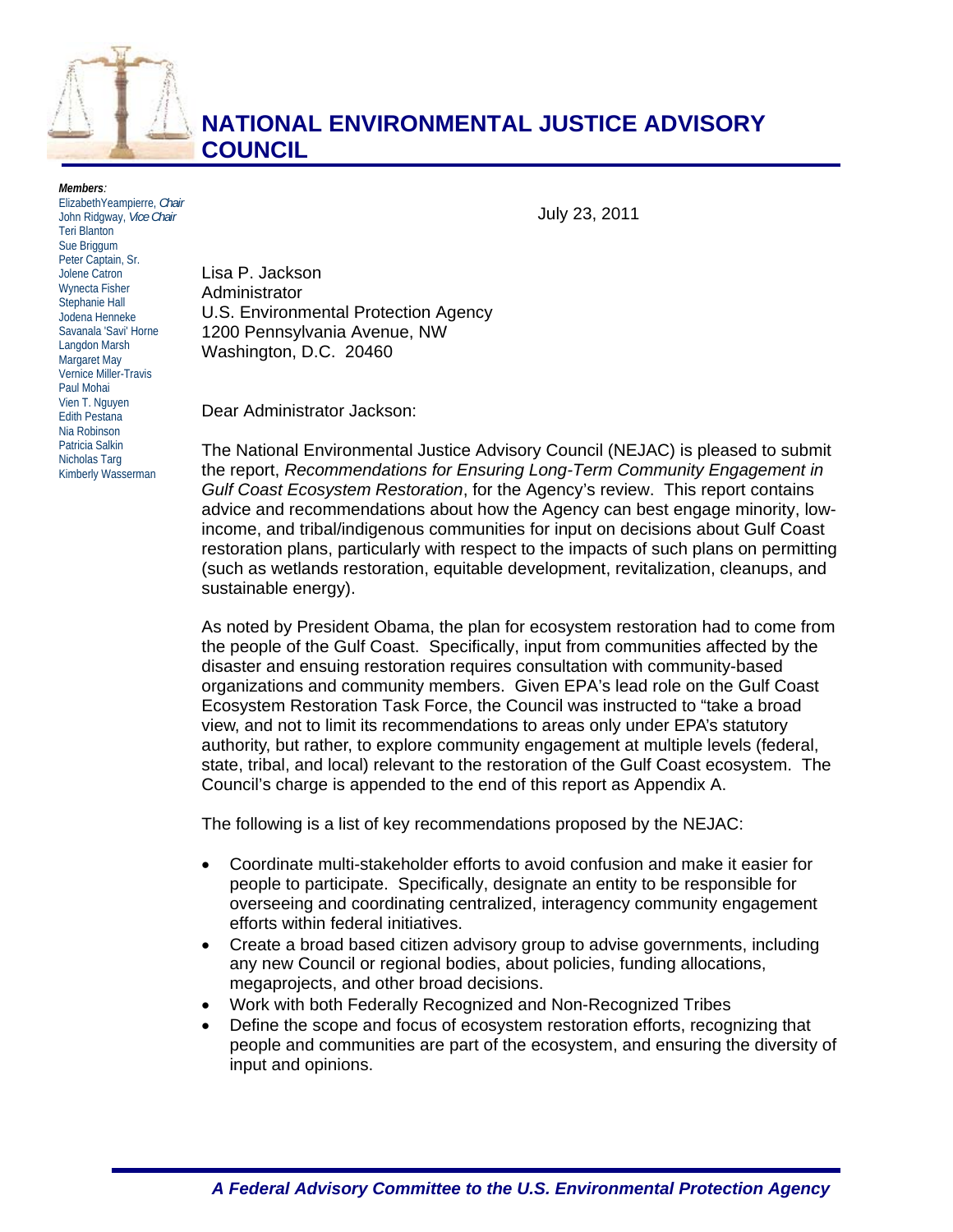- Address obstacles to participation and engagement by promoting innovative approaches to engaging community members and addressing language access issues and understanding the impact of cultural differences on engagement.
- Address inconsistent messages and information.

Once again, thank you for this opportunity to provide recommendations for ensuring long-term community engagement in Gulf Coast ecosystem restoration.

Sincerely,

Elizabeth le Yeanpierre

Elizabeth C. Yeampierre **Chair** 

cc: NEJAC Members

Cynthia Giles, EPA Assistant Administrator for Enforcement and Compliance Assurance John Hankinson, EPA Executive Director, Gulf Coast Ecosystem Restoration Task Force Lisa Garcia, EPA Associate Assistant Administrator for Environmental Justice Victoria Robinson, NEJAC DFO, OEJ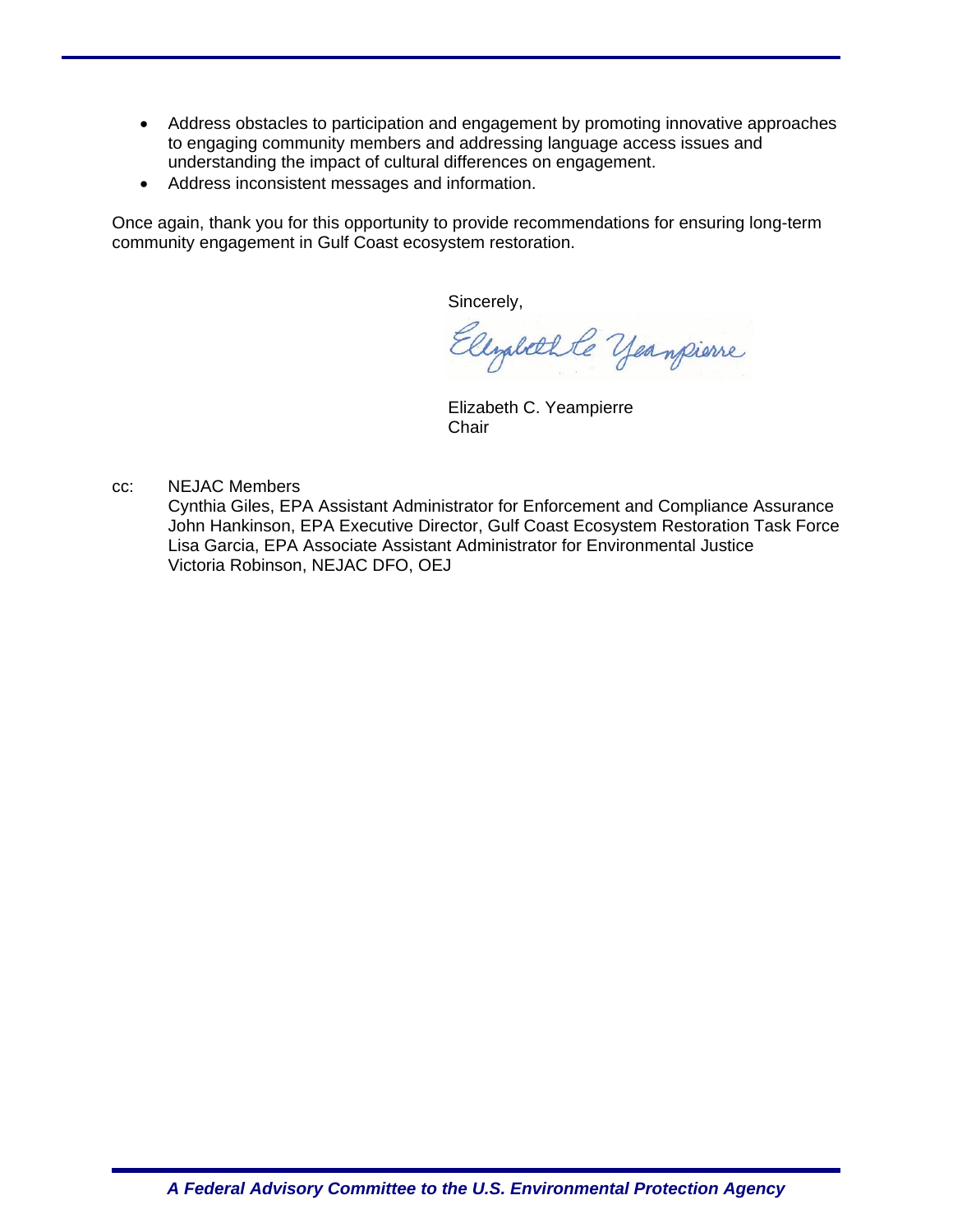# **TABLE OF CONTENTS**

| 1.0 |                |  |
|-----|----------------|--|
| 1.1 |                |  |
| 1.2 |                |  |
| 1.3 |                |  |
| 2.0 |                |  |
| 3.0 |                |  |
| 3.1 |                |  |
| 3.2 |                |  |
| 4.0 |                |  |
| 4.1 |                |  |
| 4.2 |                |  |
| 4.3 |                |  |
|     | 4.3.1<br>4.3.2 |  |
| 4.4 |                |  |
| 4.5 |                |  |
| 5.0 |                |  |

APPENDIX A: EPA Charge to the NEJAC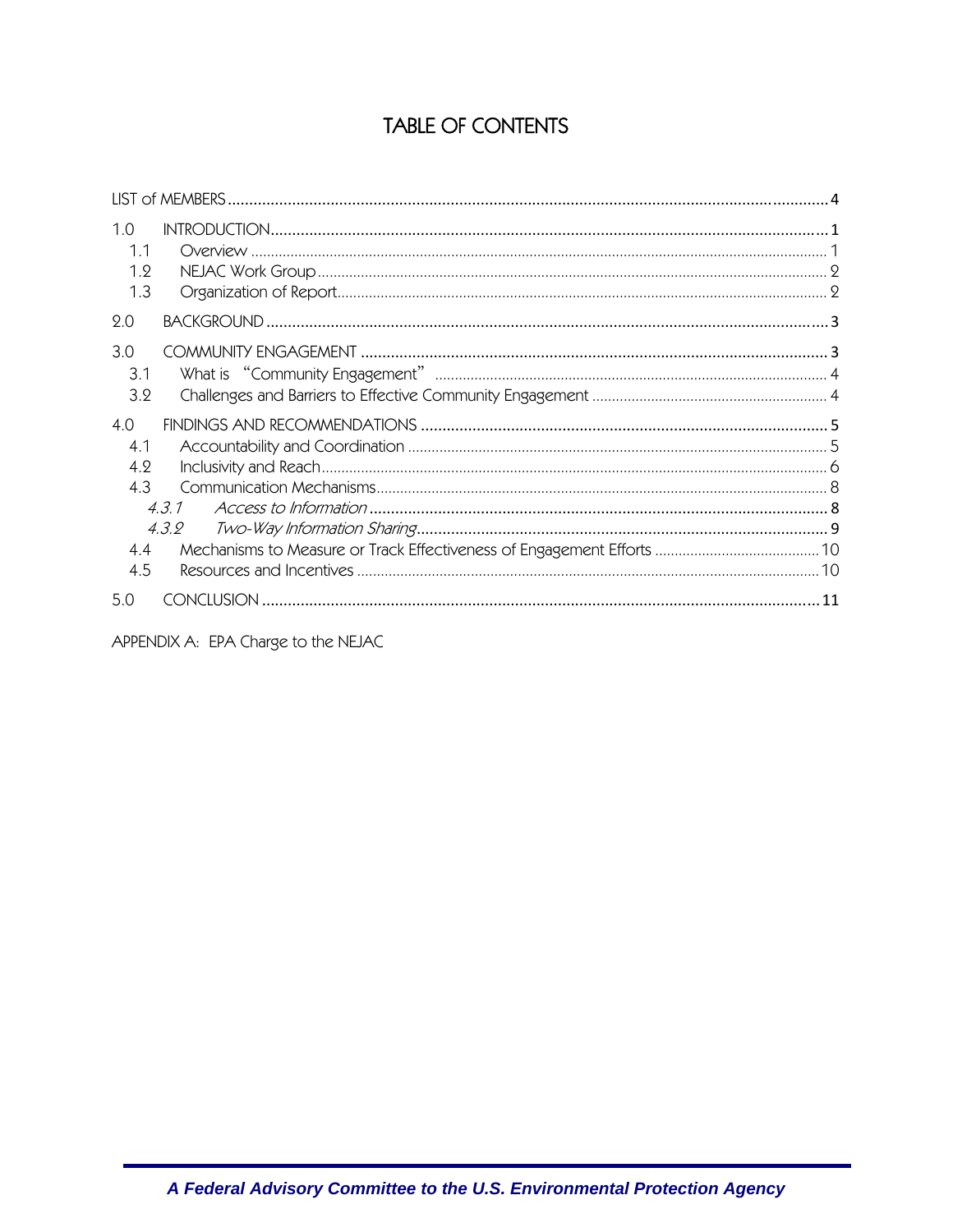#### THIS PAGE INTENTIONALLY LEFT BLANK

*A Federal Advisory Committee to the U.S. Environmental Protection Agency*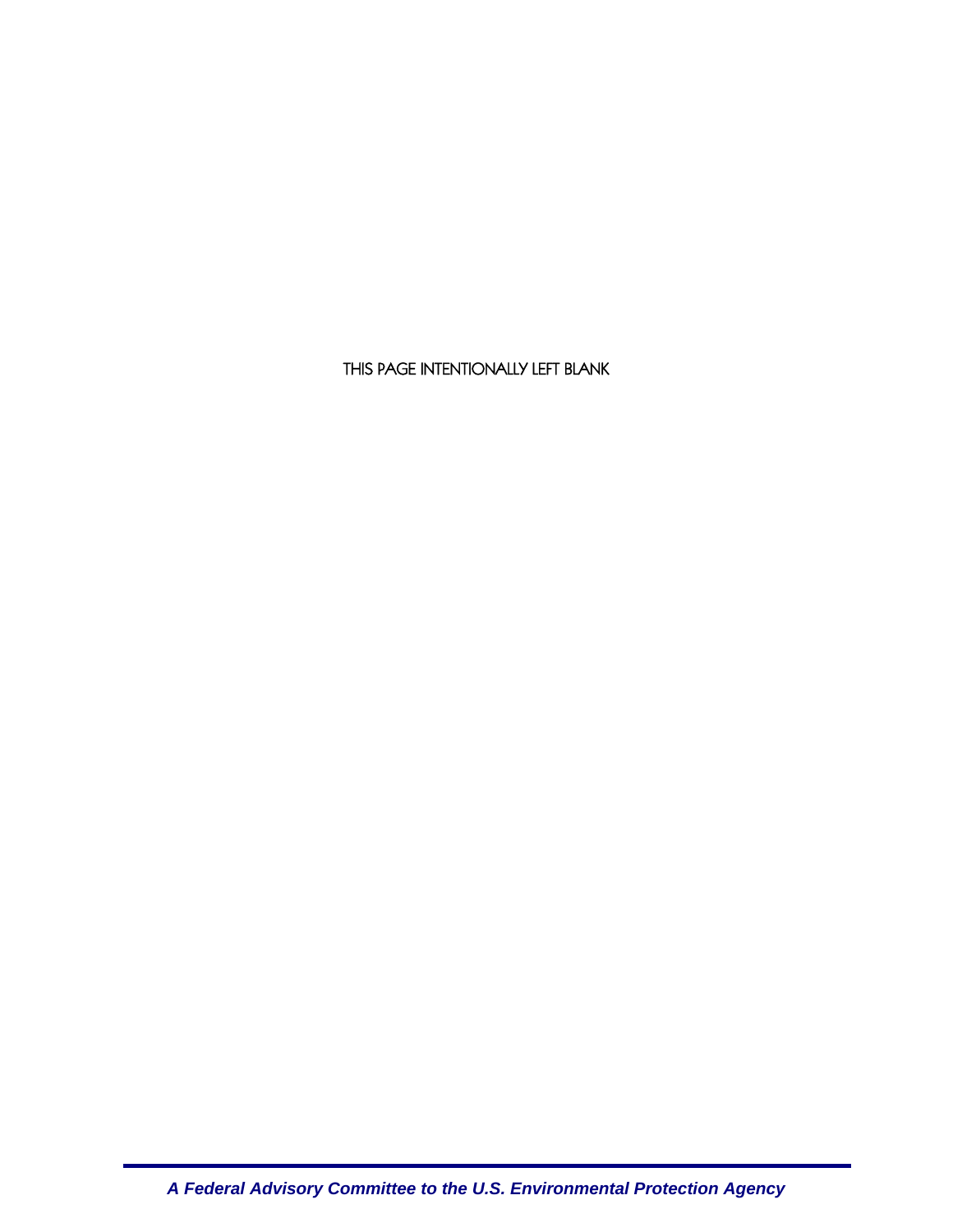#### NATIONAL ENVIRONMENTAL JUSTICE ADVISORY COUNCIL

#### Recommendations for Ensuring Long-Term Engagement of Communities in Gulf Coast Ecosystem Restoration

### 1.0 INTRODUCTION

The National Environmental Justice Advisory Council (NEJAC or the Council) is a federal advisory committee chartered pursuant to the Federal Advisory Committee Act (FACA) to provide advice and recommendations to the Administrator of the U.S. Environmental Protection Agency (EPA or the Agency) about matters of environmental justice. According to EPA, environmental justice is the fair treatment and meaningful involvement of all people regardless of race, color, national origin, or income with respect to the development, implementation, and enforcement of environmental laws, regulations, and policies.

# 1.1 Overview

On October 5, 2010, President Obama issued Executive Order 13554<sup>1</sup>, directing the creation of a Gulf Coast Ecosystem Restoration Task Force (Task Force) to coordinate intergovernmental responsibilities, planning, and exchange of information so as to better implement Gulf Coast ecosystem restoration and to facilitate appropriate accountability and support throughout the restoration process. Specifically, the Task Force is charged with the following responsibilities:

- 1. Develop a Gulf of Mexico Regional Ecosystem Restoration Strategy by October 2011.
- 2. Ensure full coordination of ecosystem restoration efforts.
- 3. Establish science and accountability as the basis for decision-making.
- 4. Engage Gulf Coast communities in the setting of priorities.

The Task Force is comprised of federal and state officials, and is chaired by EPA Administrator Lisa Jackson.

To support the work of the Task Force, EPA requested that the NEJAC provide advice and recommendations about how best to ensure the long-term engagement of communities in Gulf Coast ecosystem restoration efforts. Specifically, the Agency charged the Council to consider the following specific issues:

- 1. How to best engage minority, low-income, and tribal/indigenous communities for input on decisions about Gulf Coast restoration plans, particularly with respect to the impacts of such plans on permitting (such as wetlands restoration, equitable development, revitalization, cleanups, and sustainable energy). This discussion also should consider how best to facilitate the participation of immigrant populations and communities with potential language barriers.
- 2. Ways to best address indigenous, cultural, and historical concerns during restoration and recovery efforts.
- 3. How regulations and policies impede, complicate, or discourage sustained community engagement in decisions about restoration and recovery, and ways to overcome these hurdles.

 $\overline{a}$ **1** Presidential Executive Order 13554 of October 5, 2010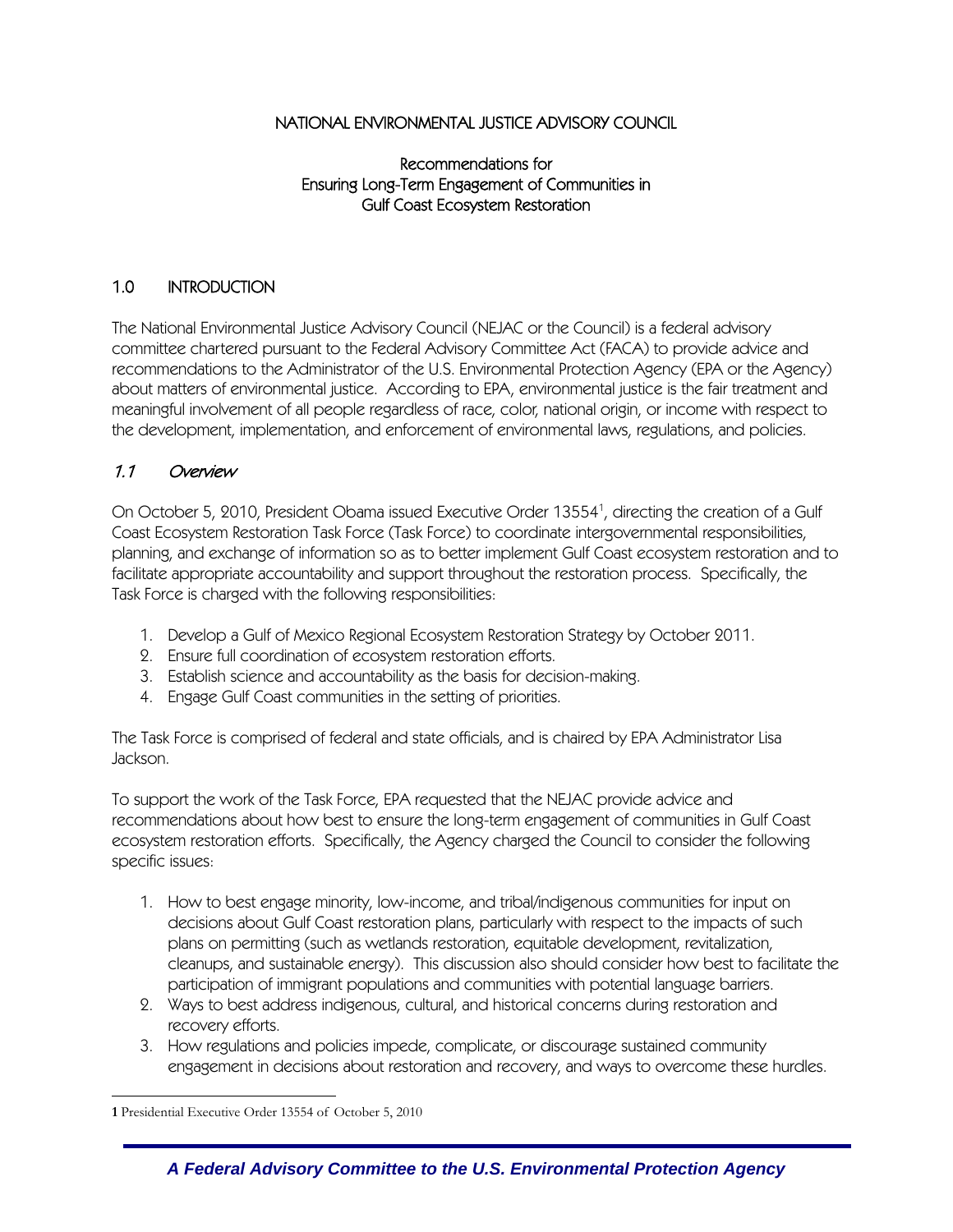The ultimate outcome of the charge is for the NEJAC to develop a set of recommendations that can be replicated, not only in the affected Gulf Coast region, but also in other areas undergoing restoration of ecosystems around the country. EPA's charge to the NEJAC is presented in Attachment A.

# 1.2 NEJAC Work Group

In response to the Agency's charge, the NEJAC asked EPA to establish a NEJAC Gulf Coast Ecosystem Restoration Work Group (Work Group) to research and identify potential recommendations. The Work Group was formed in February 2011 and was comprised of public and private sector stakeholders. A list of members is shown behind the cover page of this report. Work Group members met via conference call between February and May 2011 on a regular basis to discuss findings and develop recommendations. Additionally, the NEJAC obtained public comments from additional stakeholders, including community groups, in a public meetings on March 31, 2011 and May 10 and 11, 2011. The former was a teleconference meeting specifically focused on engaging affected communities in Gulf Coast ecosystem restoration.

The Work Group specifically was tasked to explore, consider, and present findings and recommendations to the NEJAC (for submittal to EPA) about how to best engage communities in long-term ecosystem restoration efforts. The Work Group was instructed to take a broad view, and not to limit its recommendations to areas only under EPA's statutory authority; but rather, because of EPA's lead role on the national Task Force, to explore community engagement at multiple levels (federal, state, tribal, and local) relevant to the restoration of the Gulf Coast ecosystem.

In accordance with EPA's request, the recommendations in this report primarily focus on ways to enhance the effectiveness of long-term community engagement in historically under-represented (or environmental justice) communities. The NEJAC understands that barriers to effective long-term community engagement exist in environmental justice communities – on broad and local levels. The recommendations proposed in this report are intended to broadly address issues, rather than to prescribe detailed processes to be universally applied. While there are commonalities and perhaps universally applicable factors with respect to effective, sustainable community engagement, community engagement by definition must take into account the unique and specific nature of each local community. That said, affected communities at large would benefit from the implementation of the recommendations presented in this report.

# 1.3 Organization of Report

The remaining sections of this report include the following:

- 2.0 Background Provides an overview of the issue, discusses long-term community engagement as part of the Gulf Coast Restoration Strategy, and describes the relevance of the issue to environmental justice.
- 3.0 Community Engagement Presents a discussion of the critical elements of effective long-term community engagement, and describes challenges to community engagement.
- 4.0 Findings and Recommendations Introduces cross-cutting themes, and outlines findings and recommendations organized under those themes.
- 5.0 Conclusion Provides concluding statements that summarize the report.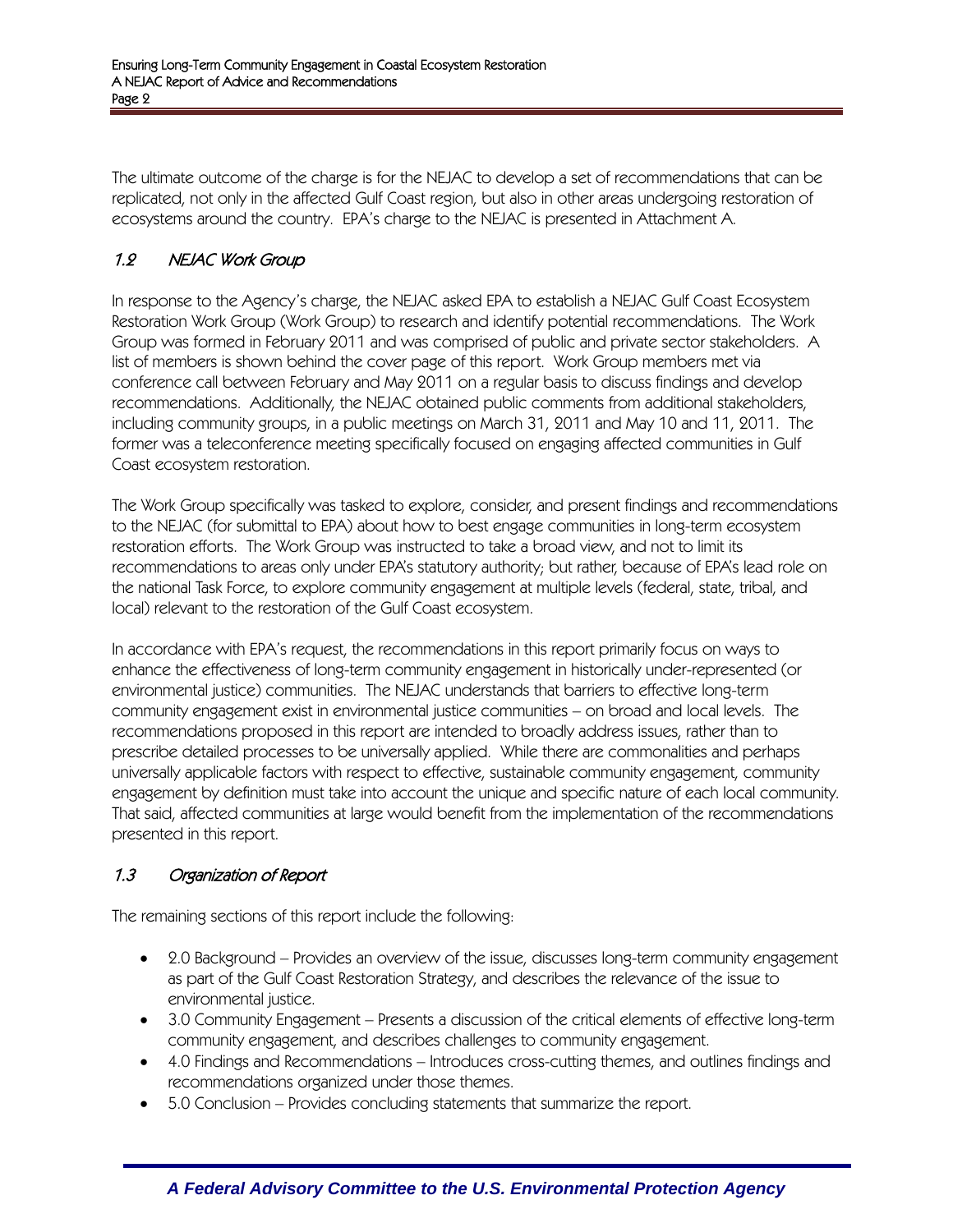# 2.0 BACKGROUND

The Gulf of Mexico is a natural resource of critical importance to citizens and commerce nationwide. $^2$ Thirteen percent of the nation's natural gas production, 30 percent of its oil production, and nearly one third of the seafood harvested in the United States comes from the Gulf. Tourism combined with the commercial and recreational fishing industries contribute billions of dollars to the national economy.

As outlined in the Mabus Report, the Gulf Coast has been suffering from various legacy environmental issues, including but not limited to hypoxia, erosion and subsidence of land, loss of coastal barrier marshes and islands that offer coastal communities protection from frequent hurricanes, and loss of habitats. After decades of environmental decline and neglect, and increasingly high demands on the resources of the Gulf, these issues have become ever more pressing. These legacy issues are exacerbated by natural disasters such as Hurricanes Rita and Katrina, as well as the Deepwater Horizon oil well disaster.

There is a clear and strong relationship between environmental and economic health in the Gulf. In his executive order, President Obama clearly stated that restoration of coastal and marine ecosystems must be a critical component of a plan for ecosystem restoration in the region.

"The United States needs a vibrant Gulf Coast, and the Federal Government is committed to helping Gulf Coast residents conserve and restore resilient and healthy ecosystems in the Gulf of Mexico and surrounding regions that support the diverse economies, communities, and cultures of the region. To effectively address the damage caused by the BP Deepwater Horizon Oil Spill, address the longstanding ecological decline, and begin moving toward a more resilient Gulf Coast ecosystem, ecosystem restoration is needed. Ecosystem restoration will support economic vitality, enhance human health and safety, protect infrastructure, enable communities to better withstand impact from storms and climate change, sustain safe seafood and clean water, provide recreational and cultural opportunities, protect and preserve sites that are of historical and cultural significance, and contribute to the overall resilience of our coastal communities and Nation.<sup>"3</sup>

# 3.0 COMMUNITY ENGAGEMENT

In his Executive Order, President Obama was emphatic that the plan for ecosystem restoration had to come from the people of the Gulf Coast. As a result, community engagement in the development of the Gulf Coast Ecosystem Restoration Strategy is a critical component in the White House's charge to the Task Force and, in turn, EPA's charge to the NEJAC. Specifically, input from communities affected by the disaster and ensuing restoration requires consultation with community-based organizations and community members.

Communities that are the most affected by disaster recovery and restoration efforts often already face many challenges and barriers associated with meaningful involvement and adequate representation in the

*A Federal Advisory Committee to the U.S. Environmental Protection Agency* 

**<sup>2</sup>** Mabus, Ray, Secretary of the Navy. *America's Gulf Coast, A Long Term Recovery Plan After the Deepwater Horizon Oil Spill. The Mabus Report.* 

**<sup>3</sup>** Executive Order 13554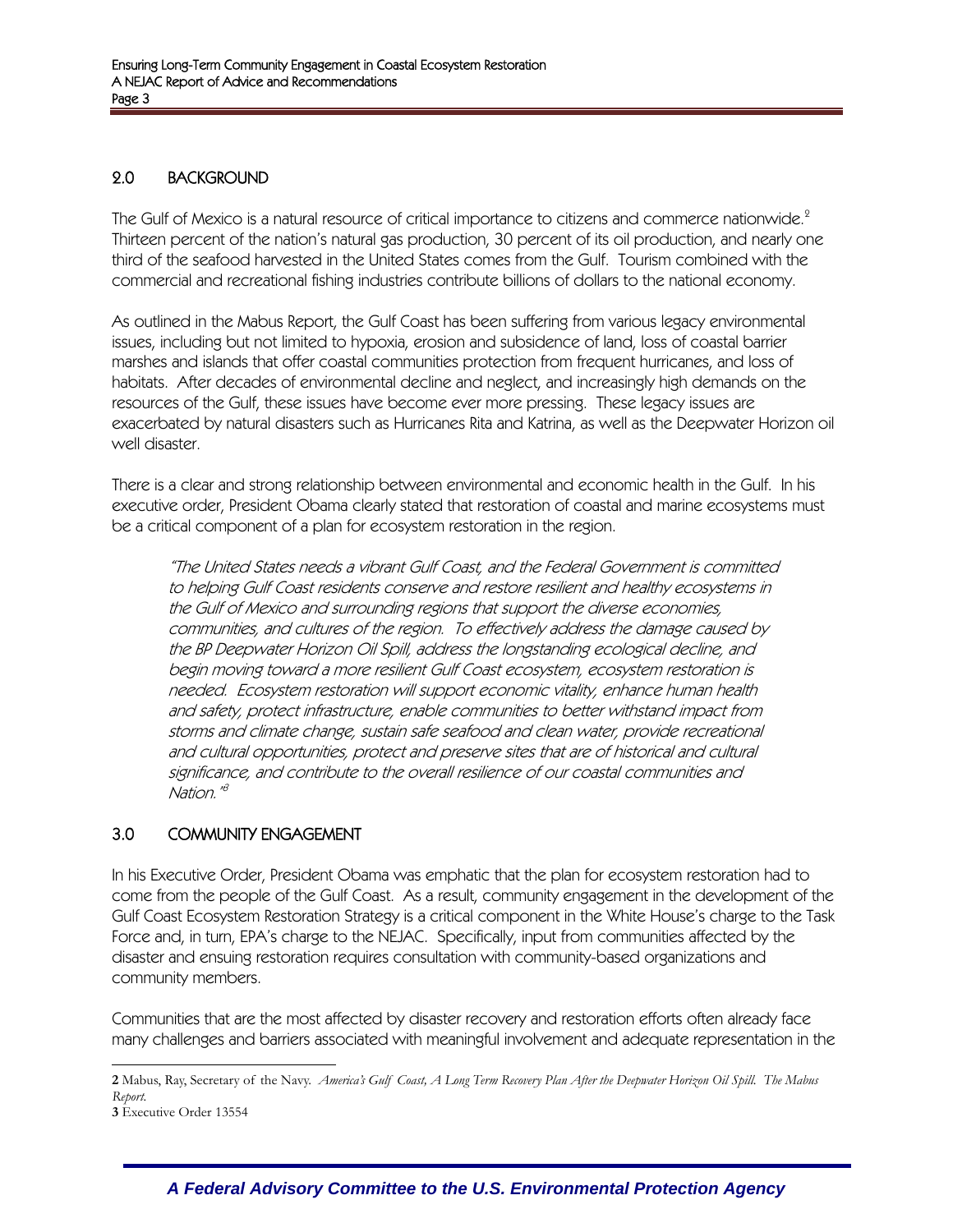development, implementation, and enforcement of environmental laws, regulations, and policies. Many Gulf Coast communities are considered vulnerable and sensitive populations, and have historically been left out of decision-making processes. The findings and recommendations presented herein seek to achieve environmental justice for these communities.

# 3.1 What is "Community Engagement"

Long-term community engagement is critical to sustaining the involvement of affected communities in decision-making around restoration activities. There are many individuals and communities that are impacted by restoration and environmental justice issues more broadly, who are not aware that they are stakeholders. Effective long-term community engagement should include the following critical elements:

- A two-way process of distributing and receiving information. It is a dialogue that encompasses active listening and the exchange of information.
- A process that aims to increase the number of community members who recognize themselves and their communities as stakeholders in the issues at hand.
- A system of processes and mechanisms for community outreach, input, and involvement at different levels.
- A greater emphasis on the quality of community input rather than the quantity of input. The quality of community engagement should be based more on by what is "uploaded from" the community than what is "downloaded to" the community; and how well agencies are able to practically apply the input received from community members.
- Recognition of local community members as an "encyclopedia of experientially-tested and validated insight", and consultation of that resource as part of the foundation of restoration efforts. The success of regional ecosystem restoration efforts depends on the maximal utilization of local community members for the foundation (not just an added value) to a comprehensive, holistic approach. Considering the community as a vital part of the foundation of restoration efforts would facilitate all other specific activities.
- Efforts to "meet people where they are." Methods, processes, and information should be targeted and applicable to the specific communities.
- An approach that is tailored to the specific, unique needs of the particular community where activities are being implemented. Common elements of engagement should not overshadow the uniqueness of every community.

# 3.2 Challenges and Barriers to Effective Community Engagement

Identification of common barriers or challenges to community engagement helped lay the foundation for hard-hitting recommendations intended to convey the critical importance of community engagement in the Agency's decision-making processes. Examples of challenges and barriers to long-term community engagement include: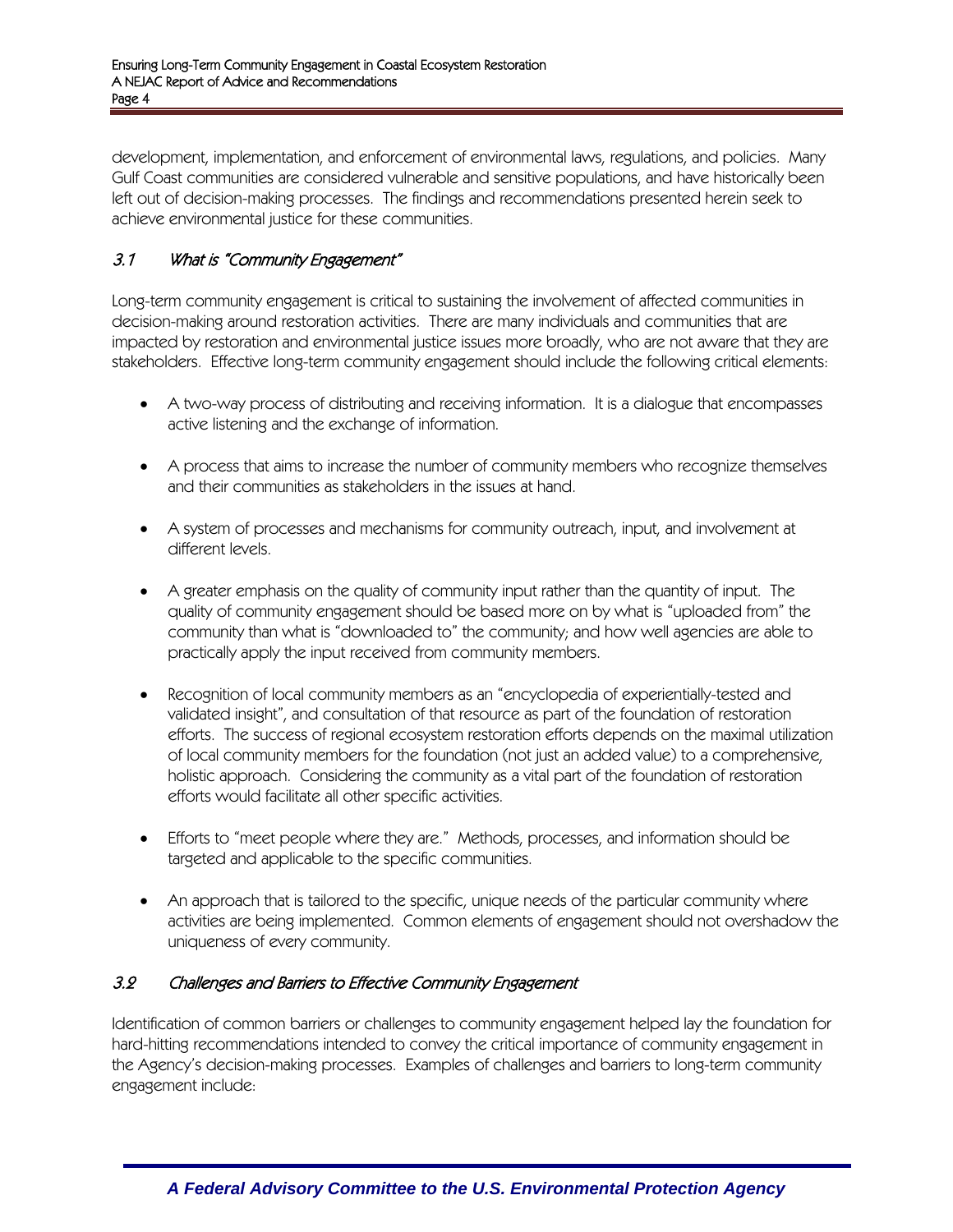- Availability of resources (specifically, availability of and access to funding and staff to conduct the needed activities over the long term)
- Poor or little coordination among and between various federal, state, and local government and other entities
- Language and cultural differences
- Identification of and coalition building among local leadership within a community
- Lack of cultural competency among agencies trying to cultivate community engagement
- Lack of recognition among communities and individuals of their stakeholder status in environmental justice and restoration issues

Note that these are only a few examples of potential barriers and do not represent an exhaustive list of challenges that may present themselves in the future. Some of these key barriers or challenges are also incorporated into the findings of the following section, which form the basis for the recommendations.

# 4.0 FINDINGS AND RECOMMENDATIONS

The critical components of effective long-term community engagement, and the barriers or challenges to be addressed, generally fall under one or more of these cross-cutting themes:

- Accountability and Coordination
- Inclusivity and Reach
- Communication Mechanisms (including access to information and two-way information sharing)
- Mechanisms to Measure or Track Effectiveness of Engagement Efforts
- Resources and Incentives

The following findings and associated recommendations are organized around these themes.

# 4.1 Accountability and Coordination

Coordinating Multi-stakeholder Efforts: There is a need for better coordination and synergy when multiple agencies or parties are involved. The lack of such coordination can lead to frustration and confusion for local communities; and creates a challenge for sustained community engagement. Measures need to be put in place to avoid confusion and make it easier for people to participate.

#### 1. Designate an entity – preferably an existing one, where possible – to be responsible for overseeing and coordinating centralized, interagency community engagement efforts within federal initiatives that can:

- Partner with local, existing community organizations and local information sources to get the word out about community engagement opportunities and processes.
- Serve as a clearinghouse for information pertaining to meetings and events to solicit community input. A "one-stop" source of information (e.g., a consolidated calendar) about meetings and events – including details about the hosting agency, the event time and location, the mechanisms for providing input, and how the input will be used – would help community members prioritize their time and make better decisions about which events to attend and how best to provide input.
- 2. Create and maintain an easy-to-understand, at-a-glance document or matrix, written for a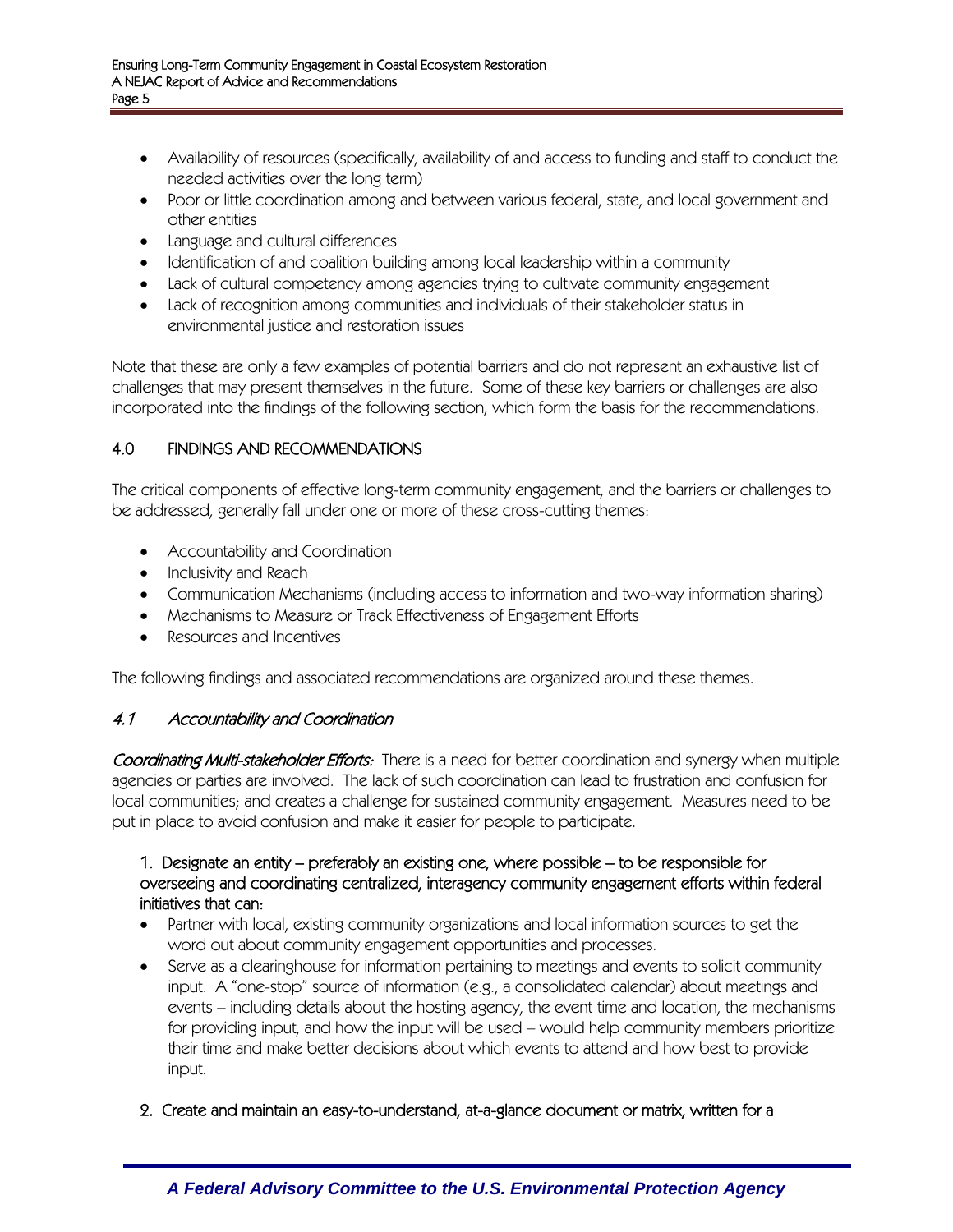community audience, which lists the various agencies and entities involved in post-disaster efforts; the jurisdictions and regulatory authority governing each; the role of each entity; and the point of entry or contact for community input and engagement. Such a resource would help members of the public navigate through the community engagement process. The expected level of participation from the community member (e.g., at monthly meetings) and the results of any participation (i.e., comment will be part of final documents vs. comments will be taken under consideration, but will not be part of final document) should be made clear. The document should inform the community member of the stages of the process (i.e., scoping stage and final recommendations will not be presented to the agency until Dec. 2012), and be concise and only as long as necessary to avoid information overload and confusion.

 3. Create a broad based citizen advisory group to advise governments, including any new Council or regional bodies, on policies, funding allocations, megaprojects and other broad decisions. The group should, to the extent possible, be self-selected from among eligible regional and community groups.

4. Support local community facilitated strategies and collaborative governance structures and processes to implement on the ground projects that are funded with restoration funds. Community facilitated strategies are community-led collaborations that engage stakeholders in deciding on the best set of strategies to address impacts from existing or proposed projects and seek agreements on the best ways to address those impacts. If agreements are not achieved, the participants will select the legal, political, or collaborative tools to accomplish their goals. They may take the form of local, regional, state, or federal convened processes involving all affected communities and groups, government entities, businesses, non-profit organizations, and persons with scientific, technical or local knowledge from universities, colleges, community organizations, and others. They are designated to achieve broad agreements that integrate resources from a variety of sources to implement projects. (See Recommendations 3.1a and 3.1b in the NEJAC report on *Reducing Air* Emissions Associated with Goods Movement. 4 )

Sustaining Meaningful Engagement over Time: Community engagement efforts, initiated by government agencies in particular, often appear to begin with vigor, then over time, the efforts dwindle and trail off. Measures are required to sustain meaningful long-term community engagement efforts.

5. Find ways to sustain meaningful community engagement efforts, including processes of moving from crisis to recovery, over the long term. Ensure that ongoing projects are institutionalized, staffed, and given appropriate resources.

# 4.2 Inclusivity and Reach

Working with Federally Recognized and Non-Recognized Tribes: Federally recognized tribes have a sovereign relationship with the United States and share in a government-to-government consultative relationship. In addition to federally recognized tribes, there are many tribes throughout the Gulf Coast region and the country that are not federally recognized. In the Gulf Coast region, the majority of the tribal communities is not federally recognized, and therefore not included in that consultative relationship.

 $\overline{a}$ Recommendations of the National Environmental Justice Advisory Council. November. Pages 13-18. **4** NEJAC. 2009. *Reducing Air Emissions Associated With Goods Movement: Working Towards Environmental Justice.* A Report of Advice and http://www.epa.gov/compliance/ej/resources/publications/nejac/2009-goods-movement.pdf.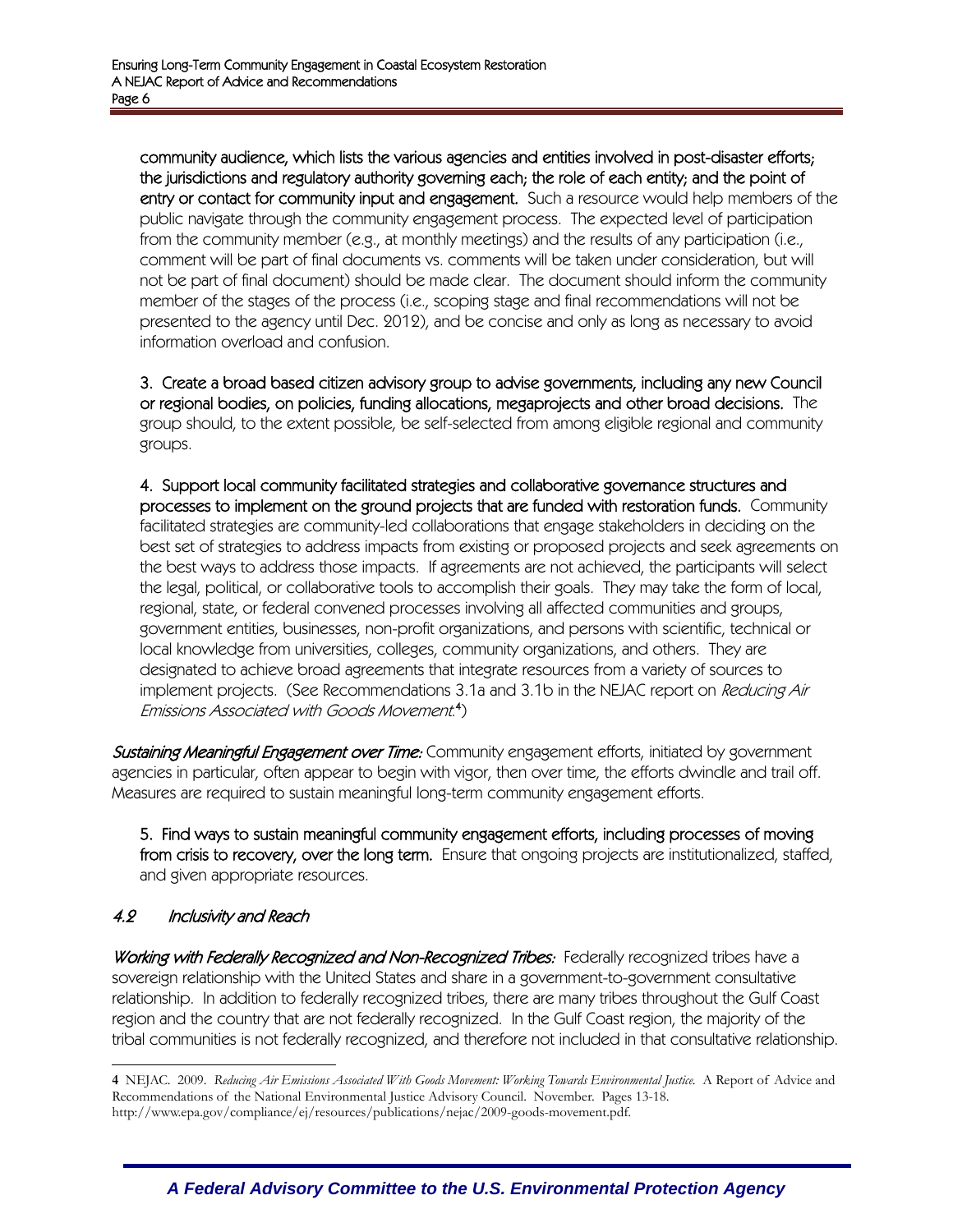Many of these communities have sites that are of historical and cultural significance that also need to be protected and preserved during restoration and recovery efforts.

6. Impacted and vulnerable non-federally recognized tribes should be given the same level of inclusion in decision-making processes as federally recognized tribes. This recommendation is not intended to define or alter sovereign government-to-government relationships, but rather to ensure the equitable engagement of impacted and vulnerable communities.

- Develop mechanisms such as advisory committees or other structurally achievable approaches, to elevate the inclusion of impacted and vulnerable non-federally recognized tribes that do not share in the government-to-government consultative relationship.
- Keep tribal communities informed and take into account the concerns and needs of tribal communities during restoration and recovery activities.
- Encourage the coordination of state, federal, and local officials with all tribes, including nonrecognized tribes, in order to protect sacred sites and tribal communities and to organize response and recovery efforts.<sup>5</sup>

 these communities, and the natural and cultural resources that they rely upon, may not be bound by Defining the Scope and Focus of Ecosystem Restoration Efforts: The scope and focus of ecosystem restoration efforts often are defined by geographical boundaries and disregard the human aspect of restoration activities. Many communities, such as subsistence fishers and tribal populations, rely heavily on the natural environment and resources to provide for their means of survival. These communities may have historic and culturally significant areas that could be impacted by restoration activities. Members of political or topographical features on a map.

#### 7. Recognize that people and communities are part of the ecosystem; and the interconnectedness of communities with each other and ecosystems such as the cypress swamps and coastal marshes.

scope of restoration. Such communities include cultural and historical communities; fishing 8. Engage underrepresented or systematically-ignored communities on issues such as defining the communities (e.g., fleet fishers, subsistence fishers); and tribal communities (e.g., federallyrecognized, state-recognized, and non-recognized tribes).

9. Broaden the definition and scope of ecosystem restoration, and associated community engagement initiatives, beyond physical geography.

#### 10. Identify all historic and culturally significant landmarks (such as, above-ground cemeteries and Indian mounds) in restoration areas and develop measures to protect them.

**Ensuring Diversity of Input and Opinions:** Community engagement efforts often do not reflect the true diversity of opinions and experience of the communities meant to be the recipients of such efforts. For example, there is a tendency for agencies to reach out specifically to established local initiatives and organizations. While those groups represent an important point-of-access, many people do not wish to be part of a group and are not directly tied in with those efforts. Communities have many residents who are not involved with local efforts, but share the impacts of environmental decline and disaster with the

<sup>-</sup> *Responding to the Deepwater Horizon BP Oil Spill.* June. **5** National Congress of American Indians. 2010. *Resolution #RAP-10-054: Support for Coordination with State-Recognized Louisiana Tribes in*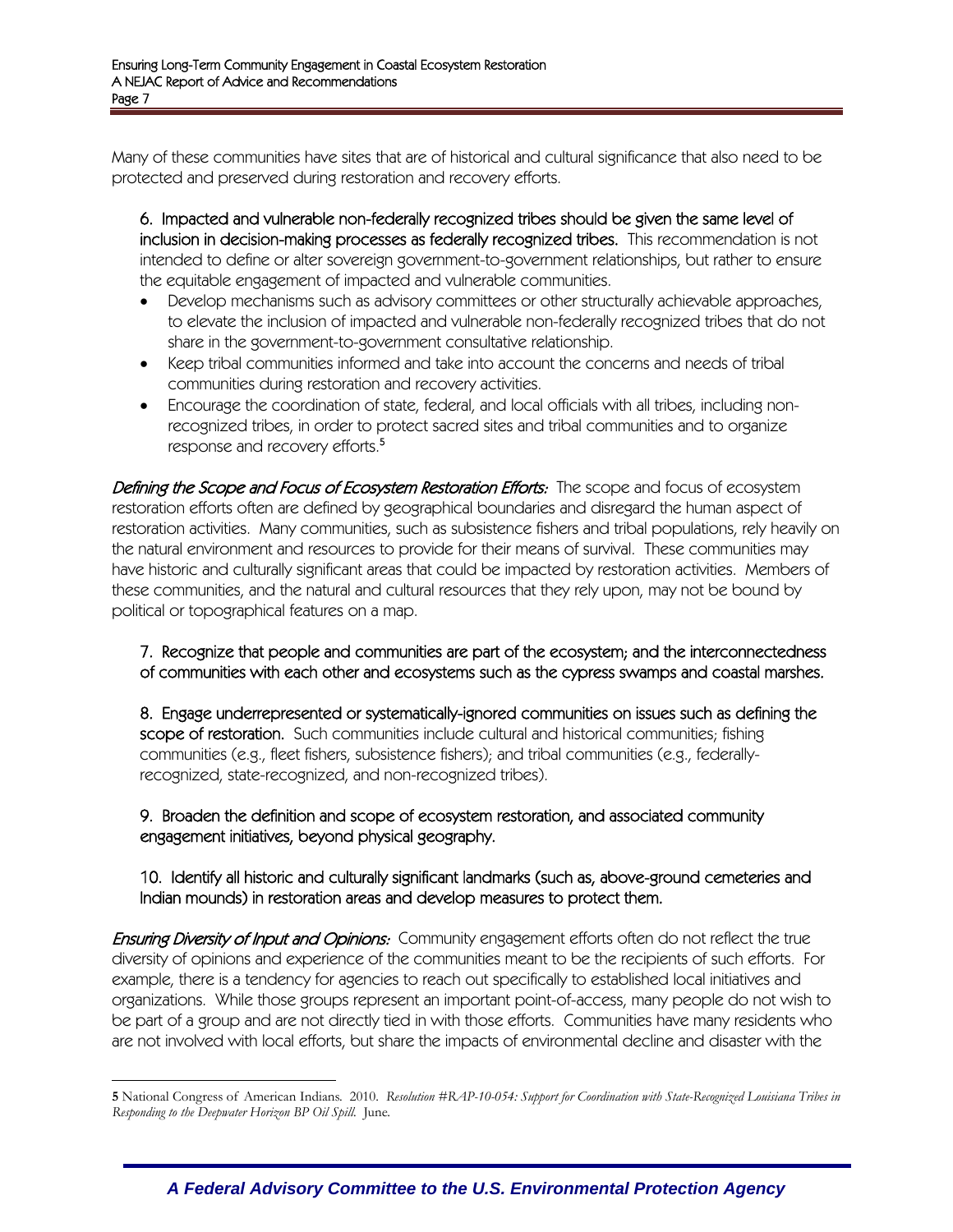rest of the community. Further, there are many communities and community members that are not aware of their stakeholder status in these issues.

11. Recognize that meaningful community engagement must go beyond engaging those already directly involved in efforts through community-based organizations and initiatives; and endeavor to engage all representative populations within a community, so that the diversity of opinions and input will truly represent the people living in the area. Attempt to engage those community members who are not already tied in with local groups, via open forums that are widely broadcasted and inviting (i.e., convenient in terms of location, time, etc.).

#### 12. Incorporate as a goal of community engagement throughout restoration efforts to increase the number of individuals and communities that recognize themselves as stakeholders in environmental justice and restoration issues.

#### 4.3 Communication Mechanisms

This section presents findings and recommendations associated with access to information and two-way information sharing.

#### 4.3.1 Access to Information

Addressing Obstacles to Participation and Engagement: Community members have multiple obstacles to participation and engagement in opportunities to give input to decision-making processes, including limited access to transportation as well as restricted hours of availability due to work schedules and other personal obligations.

13. Assess the unique aspects of each community (such as the general availability of community members (e.g., evening hours, usually) and the community's existing calendar of events and observances) before planning community engagement events in that specific community.

14. Promote innovative approaches to engaging community members, such as live broadcasting and call-in public comment periods. Maximizing the use of local resources such as cable access television and public radio stations, where they are available, will create more points of entry for engagement of all members of the community.

Addressing Language Access Issues: Historically underrepresented communities face the challenge of adequate access to information on issues that affect them. Many members of environmental justice communities do not speak English as their first language and are therefore not able to understand information presented to them in English. However, translation alone is not enough. Community members may not be familiar with the technical concepts and issues that affect them, and therefore not be able to fully understand how the situation impacts their daily lives. Access also needs to be provided in a timely fashion.

language access barriers. Offer information materials and conduct meetings in the primary 15. Provide translation services to non- and limited-English-speaking communities to address language(s) of affected communities. Identify a liaison from the community at issue to assist in the translation and outreach.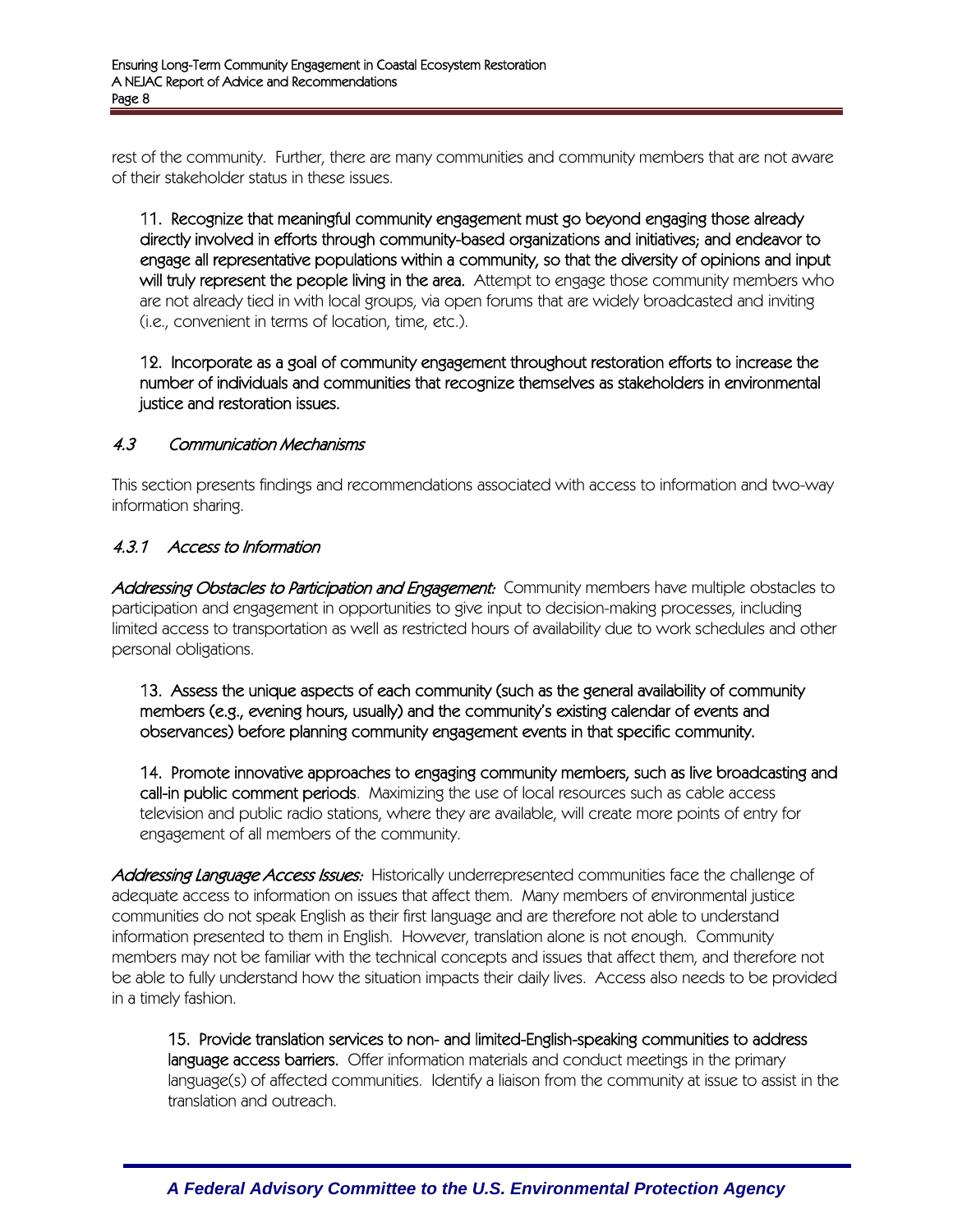16. Explain unfamiliar concepts with clear, relatable examples to facilitate the community's understanding of the full scope of the issue(s) of concern. Communicate positive and negative impacts of restoration efforts to communities so that they fully understand how they are affected. When possible, provide relatable visual explanations of concepts. Communication and engagement efforts need to inform and educate. People don't know whether they care until they know enough to care and can relate the information back to themselves and/or their family.

17. Make information available early and throughout the community engagement process to allow community members to fully participate in, and contribute to, the decision-making process.

18. Make data collection and analysis processes more transparent to local communities. For example, invite community members to observe water and air quality testing in their communities.

# 4.3.2 Two-Way Information Sharing

Two-Way Exchange of Information Between Communities and Agencies: There is a need for a two-way exchange of information between communities and agencies, instead of the traditional one-way communication approach of merely conveying agency information to communities. Agencies should meaningfully engage communities in "real dialogue" by combining efforts to outreach to communities with efforts to gather input from communities. This shift in approach would require agencies to establish stronger relationships of trust within communities so as to encourage greater input from community members.

19. Reach out to local leaders and representatives, and community-based organizations, including faith-based organizations, that are respected and trusted by the community to understand local concerns. Recruit their help in distributing information to community members. Solicit their input in a non-biased way, so that the community's concerns are truly represented and not influenced by the agency. Provide "points of entry" for community residents, community-based, and non-governmental organizations to become meaningfully involved in restoration efforts.

20. Tap into long-term knowledge and experience within the community. Incorporate the institutional knowledge of community members who understand the issues of concern that impact their community by, for example, involving them in planning meetings and preparing and reviewing meeting materials,

Maximizing Local Expertise: In communities throughout the country, there is a rich, diverse group of individuals and organizations that have significant knowledge, experience, and expertise to share and contribute to community-based decisions and processes. These individuals and groups already have a track record with local communities and can help agencies understand the issues of concern among the communities they serve.

planning efforts. It is appropriate for communities directly impacted by restoration and recovery to 21. Recognize and work with existing community-minded expertise in the region (e.g., local institutions, scientists, and other agencies) as a resource and asset in restoration and recovery be involved in defining and framing the issues that need to be addressed.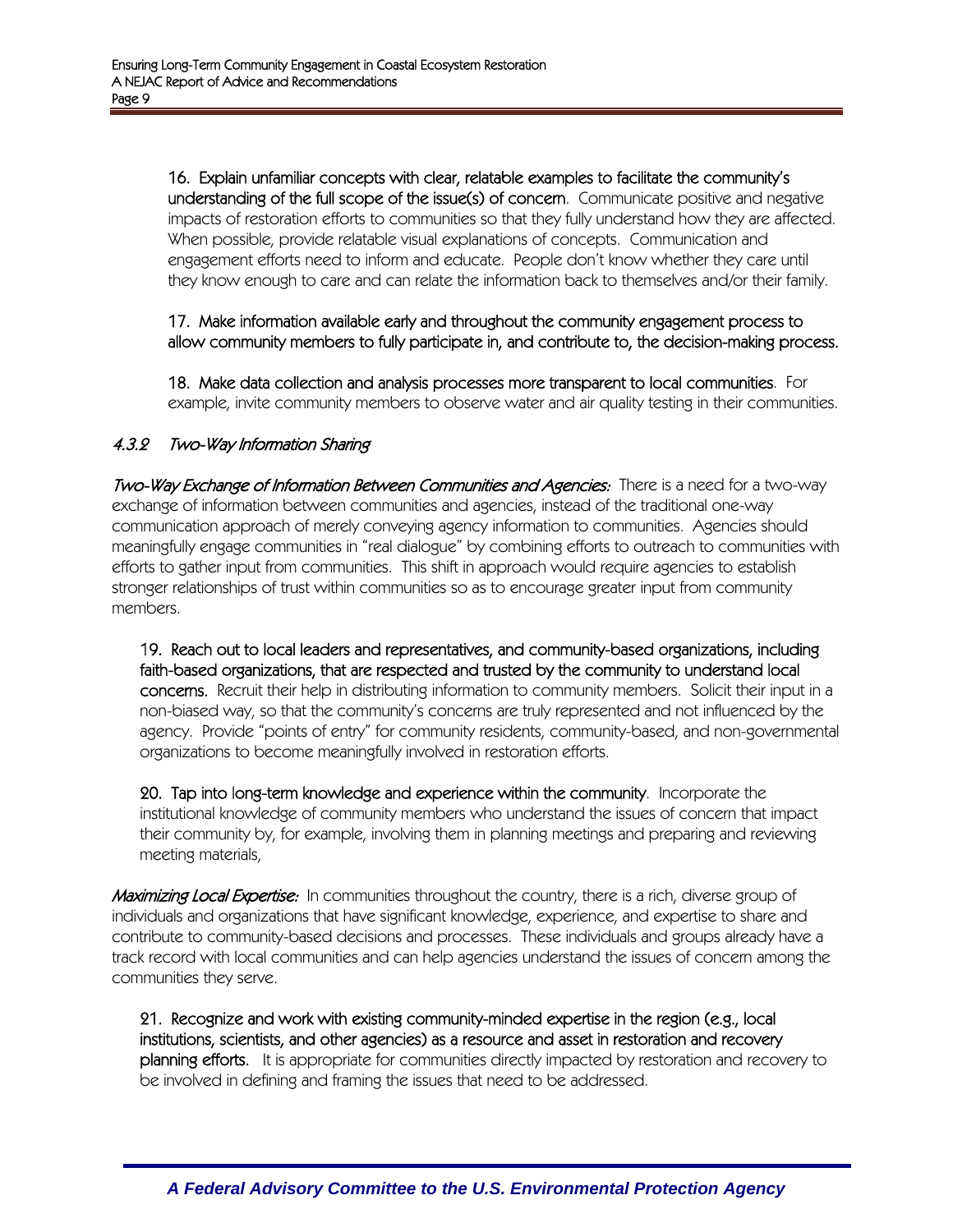Addressing Inconsistent Messages and Information: Communities often receive inconsistent messages and information from agencies about the issues that affect them. Inconsistent messages can create confusion and feelings of distrust among community members towards the government.

22. Ensure consistency in messages and information conveyed to the community in order to foster and maintain trust. Ensure that local representatives and community-based organizations are well versed in the agency's message to the community so that they can likewise maintain the trust of the community when they disseminate information.

Tracking Accountability and Community Input: Communities are often asked to attend meetings, provide input and comments, and otherwise "participate." Too often, however, they are not informed about how or when their input will be acted upon. Furthermore, they often are not informed of whether the agencies or organizations involved in restoration efforts have the ability or resources to do anything about, or take action on, the specific concerns or questions raised. This lack of "feedback" results in frustration, misunderstanding, confusion, and misplaced expectations.

#### 23. Clearly and honestly inform communities of how and when their input will be addressed; and the ultimate impacts and benefits of their participation to local efforts.

- When and where possible, provide timelines and timeframes to help set realistic expectations among community members.
- Upon successful completion of each phase of restoration, provide periodic status updates.
- Acknowledge all recommendations received, update the community on how their input and concerns were addressed, and provide explanation for why certain recommendations, if any, cannot be implemented.

# 4.4 Mechanisms to Measure or Track Effectiveness of Engagement Efforts

Meaningful Involvement and Measuring Progress: There is concern that agencies do not engage communities in a meaningful way and that they are merely engaged in the "token" involvement of community members. This can result in a lack of trust and interest of the community towards agency efforts. Community members need to be meaningfully involved and kept informed of the progress that is made as a result of their input into the restoration process.

### 24. Develop parameters or standards by which progress can be measured in the definition and scope of ecosystem restoration, to ensure communities are adequately informed about the impacts of restoration.

# 4.5 Resources and Incentives

Fostering Strong Commitment to Long-Term Community Engagement: Long-term community engagement requires a strong commitment from both the government agencies involved in working with the community and community members themselves. Resources such as time and funds are often limited for all parties involved. As a result, resources and incentives may be useful to encourage participation among community members and sustain community engagement activities.

# 25. Create training and subsequent job opportunities to benefit local residents of affected communities.

*A Federal Advisory Committee to the U.S. Environmental Protection Agency*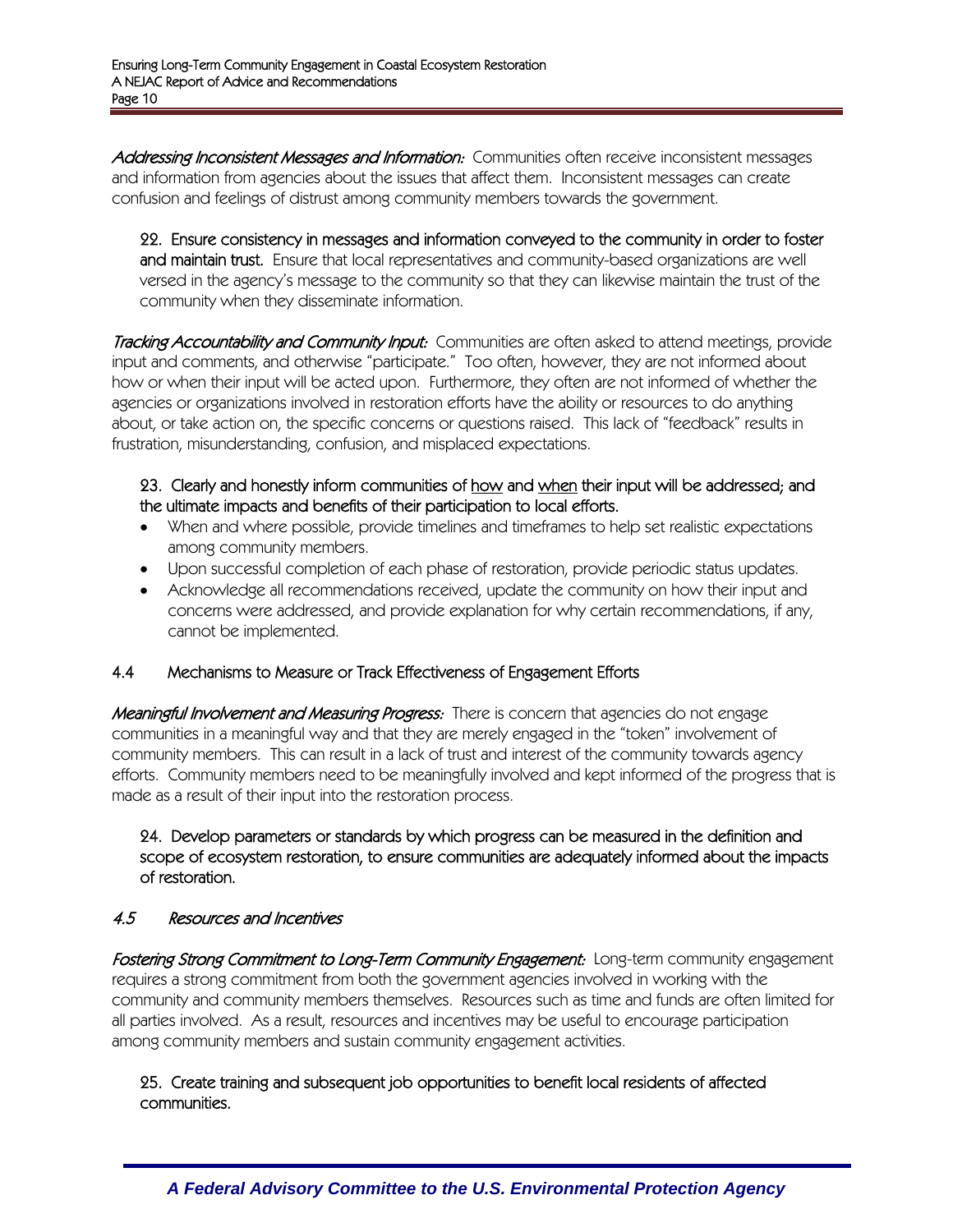26. Provide funding sources to institutionalize and sustain community engagement efforts over time, in terms of staffing and resources.

27. Provide incentives to encourage participation by community members, such as scholarships, technical assistance, or payment for their participation. This should be done on a consultant rather than a grant basis on the grounds that their participation is necessary to achieve complete and robust solutions. Funds for participants and for any needs for third party assistance, such as facilitators, should come from project sources, similar to design and engineering costs, rather than from agency budgets.

# 5.0 CONCLUSION

The NEJAC appreciates the opportunity to provide timely input and has endeavored to meet the EPA's timeline. We must make clear, however, that well-founded, true consensus advice takes more time and dialogue than this exercise afforded. The Work Group operated under time constraints very different from those experienced by previous work groups. Despite the restrictions of time, we were able to identify pertinent issues, and to affirm the usefulness of specific guidance given by our predecessor Councils.

This process reminds us that the deliberative process in which the Council historically has engaged has long-term value to the Agency in seeking to implement environmental justice throughout its programs. We urge EPA to allow the NEJAC adequate time, access to relevant EPA experts, and resources to tackle complex questions. This support would allow the Council to make the consensus recommendations to help EPA lay the foundation for a future in which long-term community engagement is a keystone in continual progress toward environmental justice in this country.